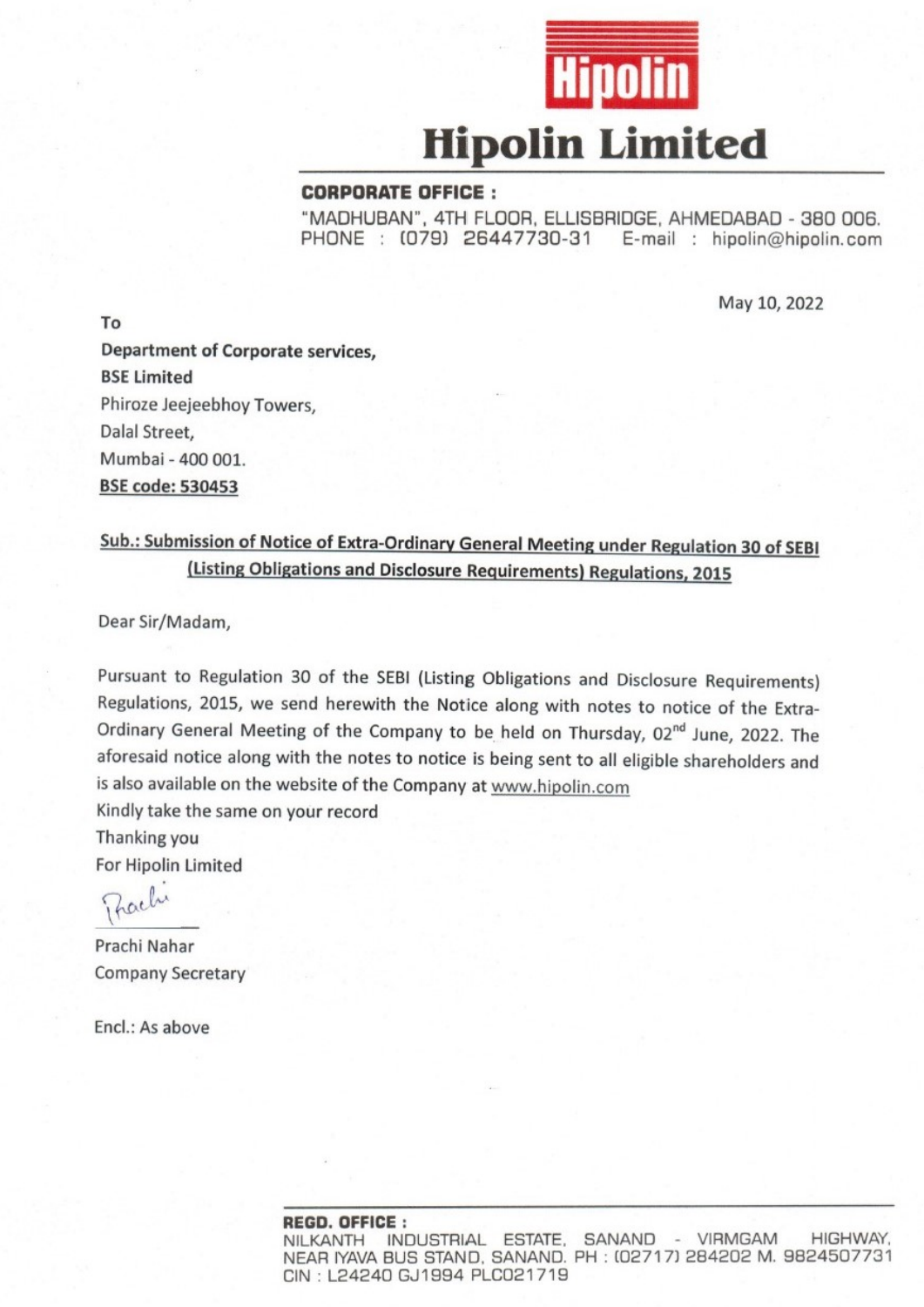## **HIPOLIN LIMITED**

**CIN:** L17119GJ1982PLC005424

**Regd. Off:** A/1/1, Nilkanth Industrial Estate, Sanand-Viramgam Highway, Nr.Iyava Bus Stand, Sanand Via Virochannagar (P.O.) 382170.Phone No.: (02717) 284202 **Corp. Office:** 4th Floor, Madhuban, Ellisbridge, Ahmedabad -380 006**. Phone No.: (079) 26447730-31 Email ID.:** [hipolin@hipolin.com,](mailto:hipolin@hipolin.com) [cshipolin94@gmail.com](mailto:cshipolin94@gmail.com)

**Web.:** [www.hipolin.com](http://www.hipolin.com/)

## NOTICE OF EXTRA-ORDINARY GENERAL MEETING

NOTICE is hereby given that the Extra-Ordinary General Meeting of the Members of HIPOLIN LIMITED will be held on Thursday, 02<sup>nd</sup> June, 2022 through Video Conferencing/ Other Audio Visual Means at 2.30 P.M. to transact the following business:

#### **SPECIAL BUSINESS:**

**1. Considered and approved the shifting of registered office of the company from one city to another.**

The board members were informed that the registered office was to be shifted from Nilkanth Industrial Estate, Sanand Viramgam Highway, Nr. Iyava Bus Stop, Sanand 382170 to Survey No. 2/2, Paiki, Mouje Changodar, Taluka Sanand, District Ahmedabad Sub District Sanand 382213.

**"RESOLVED THAT**, pursuant to provision of Section 12 and other applicable provisions, if any of the of the Companies Act, 2013 read with Rule 25 & Rule 27 of the Companies (Incorporation) Rules, 2014 (including any statutory modification or enactments made thereto from time to time) and subject to consent of members of the Board be and is hereby given approval of the shifting of registered office address of HIPOLIN LIMITED from existing registered office address to new registered office address.

| <b>Existing Register Office</b>      | <b>New Register office</b>                |
|--------------------------------------|-------------------------------------------|
| NILKANTH INDUSTRIAL ESTATE,          | <b>SURVEY NO. 2/2, PAIKI, MOUJE</b>       |
| SANAND VIRAMGAM HIGHWAY, NR.         | <b>CHANGODAR, TALUKA SANAND, DISTRICT</b> |
| <b>IYAVA BUS STOP, SANAND SANAND</b> | <b>AHMEDABAD SUB DISTRICT SANAND</b>      |
| <b>GUJARAT 382170</b>                | <b>GUJARAT 382213</b>                     |
|                                      |                                           |

**RESOLVED FURTHER THAT**, Any Director of the Company be and are hereby authorized severally to file the necessary forms electronically with the office of the Registrar of Companies and take suitable action for implementation of the above resolution.

### **HIPOLIN LIMITED By Order of Board of Director**

**SD/- Shaileshkumar Jayantilal Shah MANAGING DIRECTOR DIN: 00777653 Date: 09th May, 2022**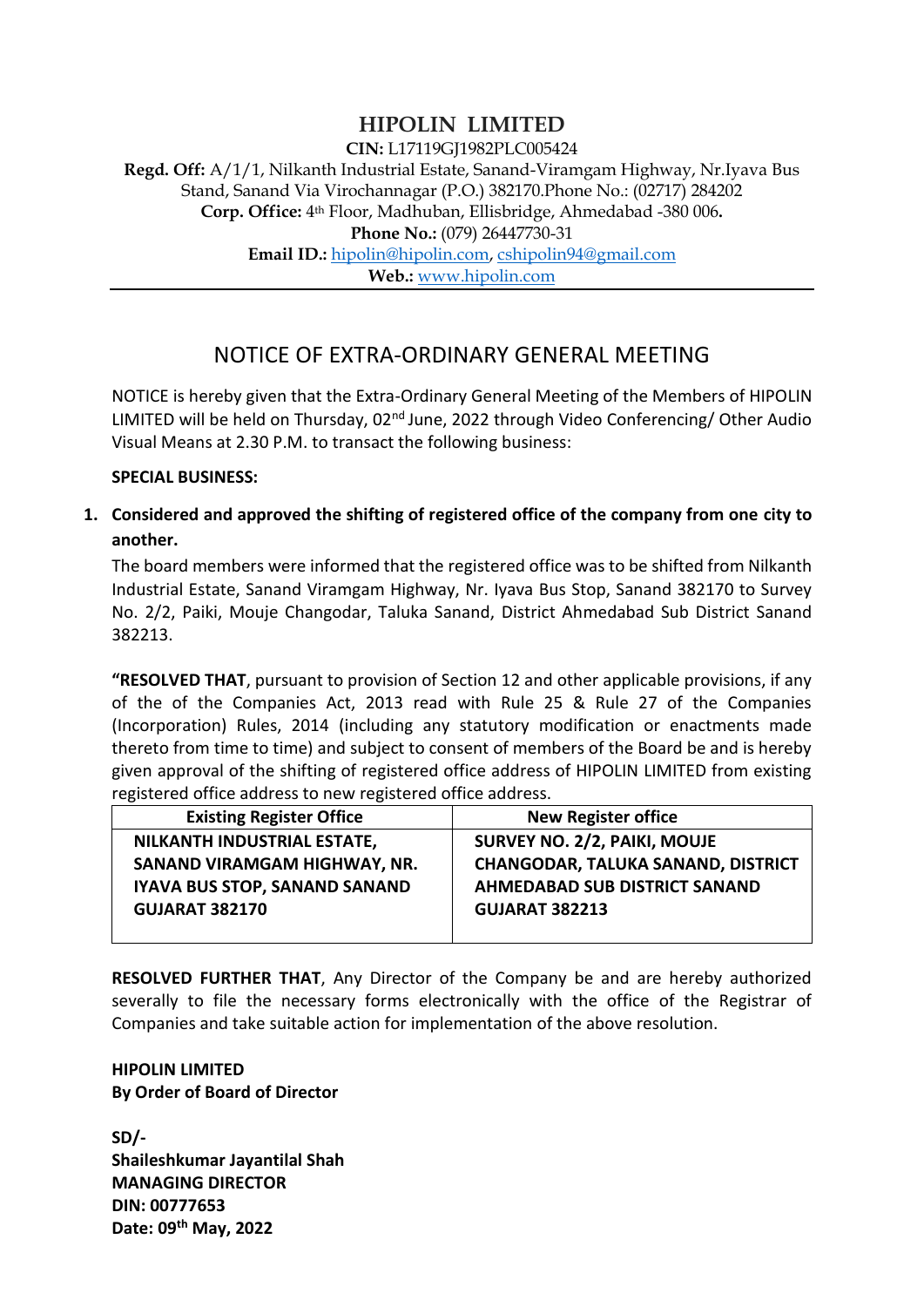#### NOTES:

- 1. In view of the continuing COVID-19 pandemic, Ministry of Corporate vide Circular No. 14/2020 dated April 8, 2020, Circular No. 17/2020 dated April 13, 2020 and Circular No. 20/2020 dated May 05, 2020 and Securities and Exchange Board of India vide its Circular SEBI/HO/CFD/CMD1/CIR/P/2020/79 dated May 12, 2020 (hereinafter collectively referred to as 'Circulars') permitted companies to hold EGM through video conference ("VC") or other audio visual means ("OAVM"), without the physical presence of members at a common venue. Accordingly, the EGM of the Company will be held through VC. In accordance with the Secretarial Standard-2 on General Meetings issued by The Institute of Company Secretaries of India ("ICSI") read with Clarification/ Guidance on applicability of Secretarial Standards issued by the ICSI, the proceedings of the EGM shall be deemed to be conducted at the Registered Office of the Company. Since the EGM will be held through VC/ OAVM, the Route Map is not annexed to this Notice.
- 2. The EGM shall be deemed to be held at the Registered Office of the Company at Nilkanth Industrial Estate, Sanand Viramgam Highway, Nr.Iyava Bus Stop, Sanand 382170
- 3. The Circulars waived the requirement of permitting the members to appoint proxies to attend and vote on his/her behalf, as the EGM is being held through VC. Accordingly, the facility for appointment of proxies by the members will not be available. However, in pursuance of section 112 and section 113 of the Companies Act, 2013, representatives of the members such as the President of India or the Governor of a State or body corporate can attend the EGM through VC and cast their votes through evoting.
- 4. Participation of members through VC will be reckoned for the purpose of quorum for the EGM as per section 103 of the Companies Act, 2013 ("the Act").

Members of the Company under the category of Institutional Investors are encouraged to attend and vote at the EGM through VC. Corporate members intending to authorize their representatives to participate and vote at the meeting are requested to send a certified copy of the Board resolution / authorization letter to the Company or upload on the VC portal/e-voting portal.

5. An Explanatory Statement pursuant to section 102 of the Companies Act, 2013 relating to the special Business to be transacted at the Extra – Ordinary General Meeting (EGM) is annexed hereto. The relevant details, pursuant to regulations 26(4) and 36(3) of the Securities and Exchange Board of India (Listing Obligations and Disclosure Requirements) Regulations, 2015 ("SEBI Listing Regulations") and Secretarial Standard on General Meetings issued by The Institute of Company Secretaries of India, in respect of Directors seeking appointment at this EGM is annexed.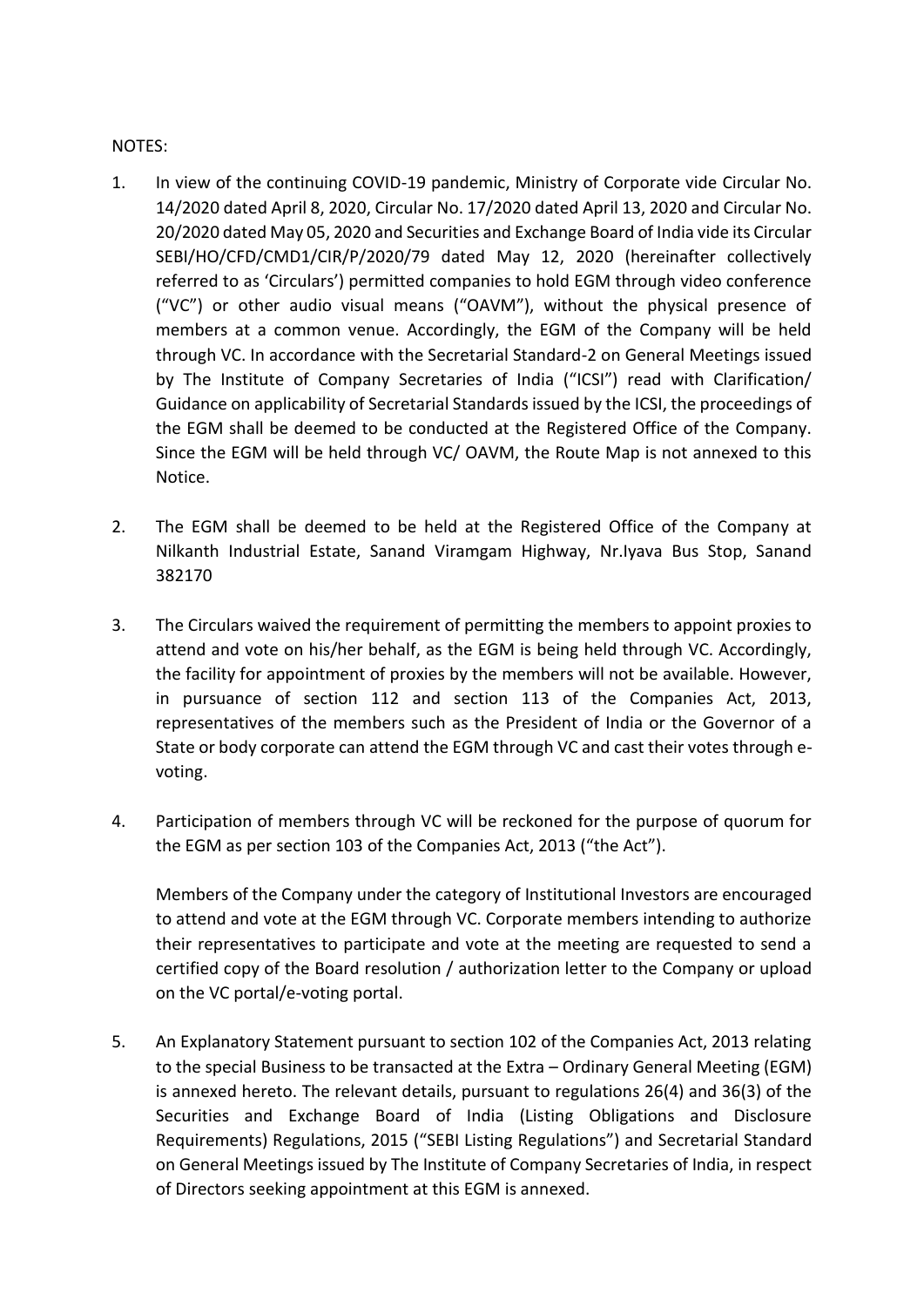- 6. NSDL will be providing facility for voting through remote e-Voting, for participation in the EGM through VC/OAVM facility and e-Voting during the Extra-ordinary General Meeting.
- 7. Members may note that the VC/OAVM facility, allows participation of at least 1,000 Members on a first-come-first-served basis. The large Shareholders (Shareholders holding more than 2%), promoters, Institutional investors, directors, Key managerial personnel, Chairperson of Audit/NRC/SRC Committee, Auditors etc., maybe allowed to attend the meeting without the restriction on account of first-come-first-served basis.
- 8. The Company has appointed Link Intime India Private Limited, as Registrars and Share Transfer Agents for Physical Shares. The said (RTA) is also the Depository interface of the Company with both NSDL & CDSL.

However, keeping in view the convenience of Shareholders, documents relating to shares will continue to be received by the Company at its Registered Office.

**Telephone No.** 079 – 26447730-31 **Email:** hipolin@hipolin.com

- 9. The Securities and Exchange Board of India (SEBI) has mandated the submission of Permanent Account Number (PAN) by every participant in securities market. Members holding shares in electronic form are, therefore, requested to submit their PAN to their Depository Participants with whom they are maintaining their demat accounts. Members holding shares in physical form can submit their PAN to the Company / RTA.
- 10. Members are requested to notify immediately change of address, if any, to their Depository Participants (DPs) in respect of their electronic share accounts and Link Intime India Private Limited (RTA), or to the Company at its Registered Office in respect of their physical shares.
- 11. Members desiring any information are requested to write to the Company 10 days in advance.
- 12. Members who have not registered their e-mail addresses so far are requested to register their e-mail address for receiving all communication including Annual reports, Notices, Circulars, etc. from the Company electronically.
- 13. The voting rights of members shall be in proportion to their shares Held in the paid up equity share capital of the Company as on the cut-off date i.e. Thursday, May 26, 2022.

Any person who acquires shares of the Company and becomes a Member of the Company after sending of the Notice and holding shares as of the cut-off date, may obtain the login ID and password by sending a request at evoting@nsdl.co.in. However, if he / she is already registered with NSDL for remote e-voting then he / she can use his / her existing user ID and password for casting the vote.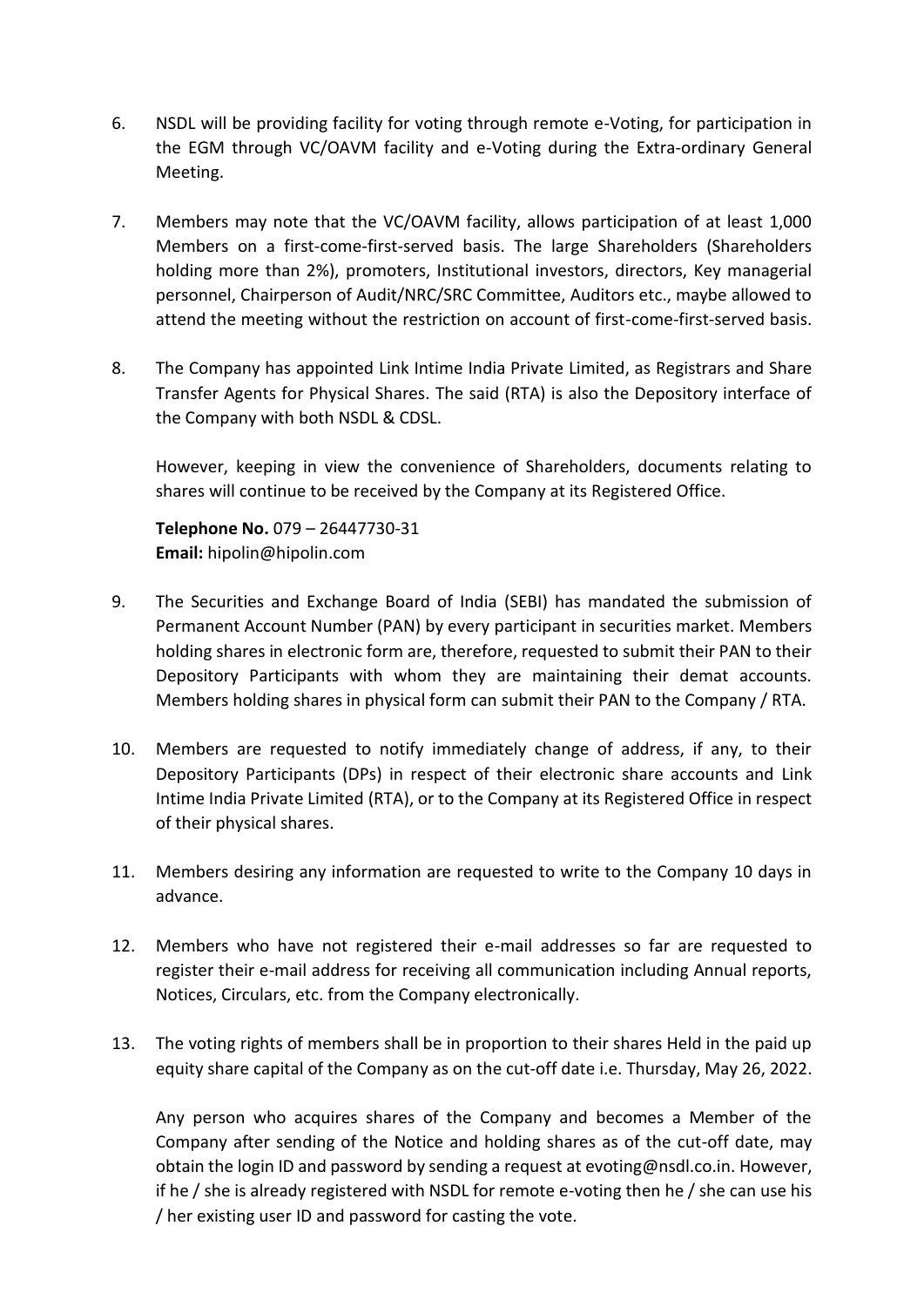- 14. The e-voting period commences on Monday, 30th May, 2022 (9:00 a.m. IST) and ends on Wednesday, 1st June, 2022 (5:00 p.m. IST). During this period, members holding share either in physical or dematerialized form, as on cut-off date may cast their votes electronically. The e-voting module will be disabled by NSDL for voting thereafter. A member will not be allowed to vote again on any resolution on which vote has already been cast. The voting rights of members shall be proportionate to their share of the paid-up equity share capital of the Company as on the cut-off date.
- 15. The facility for voting during the EGM will also be made available. Members present in the EGM through VC and who have not cast their vote on the resolutions through remote e-voting and are otherwise not barred from doing so, shall be eligible to vote through the e-voting system during the EGM.
- 16. A persons, whose name is recorded in the register of members or in the register of beneficial owners maintained by the depositories as on the cut-off date only shall be entitled to avail the facility of remote e-voting as well as voting at the EGM as may be facilitated by NSDL.
- 17. In compliance with Section 108 of the Act, read with the corresponding rules, and Regulation 44 of the SEBI (Listing Obligations and Disclosure Requirements) Regulations, 2015 ("the Listing Regulations"), the Company has provided a facility to its members to exercise their votes electronically through the electronic voting ("e-voting") facility provided by the National Securities Depository Limited (NSDL). Members who have cast their votes by remote e-voting prior to the EGM may participate in the EGM but shall not be entitled to cast their votes again. The manner of voting remotely by members holding shares in dematerialized mode, physical mode and for members who have not registered their email addresses is provided in the instructions for e-voting section which forms part of this Notice. The Board has appointed Ms. Umangi Bhavsar, Proprietor at M/S Umangi Bhavsar & Associates, Chartered Accountants, as the Scrutinizer to scrutinize the e-voting in a fair and transparent manner.
- 18. The Chairman shall, at the EGM, at the end of discussion on the resolutions on which voting is to be held, allow voting with the assistance of scrutinizer, by use of "remote evoting" or by such means as may be facilitated by NSDL for all those members who are participating in the GM through Video Conferencing but have not cast their votes by availing the remote e-voting facility.
- 19. The Scrutinizer shall after the conclusion of voting at the general meeting, will first count the votes cast at the meeting and thereafter unblock the votes cast through remote e-voting in the presence of at least two witnesses not in the employment of the Company and shall make, not later than three days of the conclusion of the EGM, a consolidated scrutinizer report of the total votes cast in favour or against, if any, to the Chairman or a person authorized by him in writing, who shall countersign the same and declare the result of the voting forthwith.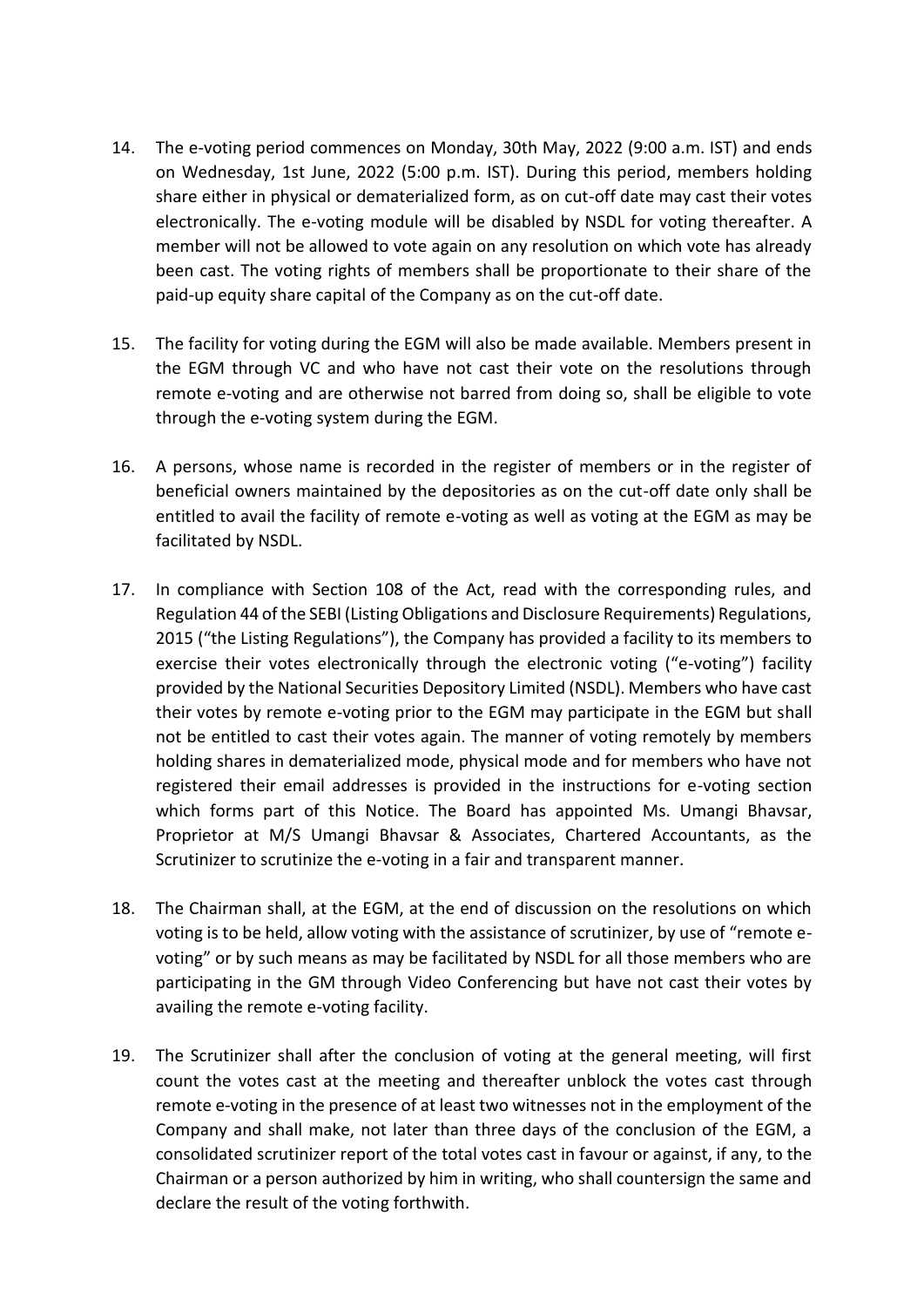- 20. The Result declared along with the report of the scrutinizer shall be placed on the website of the Company and on the website of NSDL the results shall simultaneously be communicated to the Stock Exchange.
- 21. Since the EGM will be held through VC in accordance with the Circulars, the route map, proxy form and attendance slip are not attached to this Notice.
- 22. Instructions for Members for participating in the EGM through VC/OAVM
	- a. Member will be provided with a facility to attend the EGM through VC/OAVM through the NSDL e-Voting system. Members may access the same at www.evoting.nsdl.com under member's login by using the remote e-voting credentials. The link for VC/OAVM will be available in Members login where the EVEN of Company will be displayed.
	- b. Members can start joining in 15 (fifteen) minutes before the scheduled time of EGM and it will be kept open for 15 (fifteen) minutes after the start of EGM.
	- c. Members may note that the VC/OAVM facility, allows participation of at least 1,000 Members on a first-come-first-served basis. The large Shareholders (Shareholders holding more than 2%), promoters, Institutional investors, directors, Key managerial Personnel, Chairperson of Audit/NRC/SRC Committee, Auditors etc., maybe allowed to attend the meeting without the restriction on account of first-come-first-served basis.
	- d. User Guidelines/Compatibility for viewing of EGM:
		- All you need is a computer with an Internet connection (high speed service such as DSL or cable works best) and speakers Compatible Browser list: Google Chrome 50 | Microsoft Edge | Internet Explorer 10 & above | Firefox | Safari | Opera
		- Video Buffering/Video Stuck but not audible: Check on the Internet Connection, Check whether you have sufficient bandwidth for viewing the Same, To check whether if you have sufficient bandwidth for viewing the same, click on the system check tab or visit speed test.net Minimum Internet Speed should be 10 MBPS with the Upload and Download Ratio of 1:1.
		- Allow third party cookies.
		- Please refresh your browser (for laptop / desktop kindly press CTRL+F5)
- 23. Procedure to raise questions / seek clarifications with respect to Agenda of EGM:
	- As the EGM is being conducted through VC / OAVM, for the smooth conduct of proceedings of the EGM, Members are encouraged to express their views / send their queries in advance mentioning their name, Demat account number / folio number, email id, mobile number to overseassltd@gmail.com. Questions / queries received by the Company till 5:00 p.m. IST on Saturday, 28th May 2022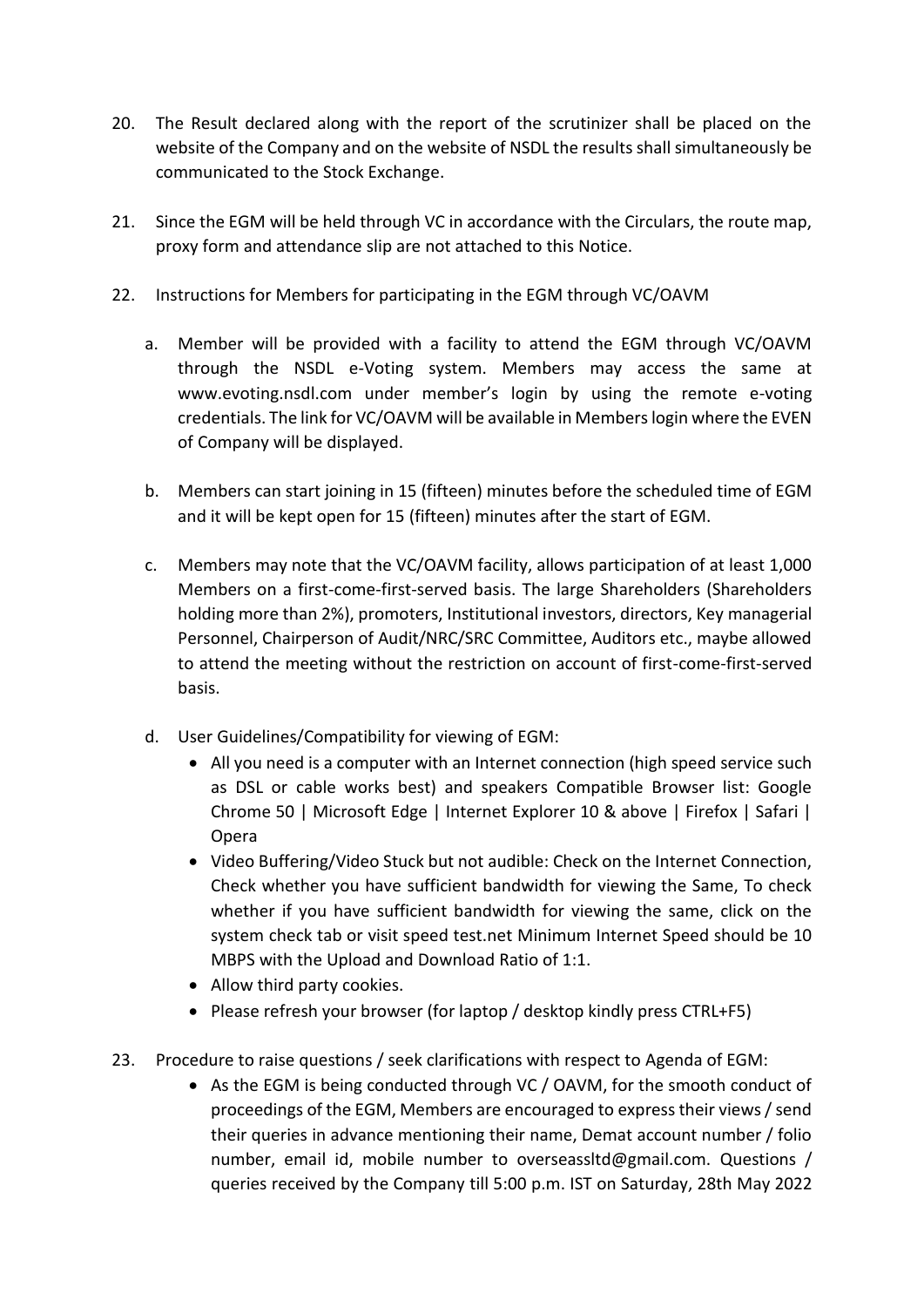shall only be considered and responded to during the EGM. However, the members aren't allowed to speak actively at the meeting.

- 24. Voting through electronic means:
	- a. In compliance with provisions of Section 108 of the Companies Act, 2013 read with Rule 20 of the Companies (Management and Administration) Rules, 2014, as amended by the Companies (Management and Administration) Amendment Rules, 2015 and Regulation 44 of the SEBI (LODR) Regulations, the Company is pleased to provide its members, as on the cut-off date the facility to exercise their right to vote by electronic means on any or all of the businesses specified in the Notice, at the Extra-ordinary General Meeting (EGM) by electronic means and the business may be transacted through e-Voting Services provided by National Securities Depository Limited (NSDL).
	- b. The facility for voting shall be made available at the EGM and the members attending the meeting through VC who have not cast their vote by remote e- voting shall be able to exercise their right at the meeting through such mode as may be facilitated by NSDL.
	- c. The remote e-voting period commences Monday, 30th May, 2022 (9:00 a.m. IST) and ends on Wednesday, 1st June, 2022 (5:00 p.m. IST). During this period members' of the Company, holding shares either in physical form or in dematerialized form, as on the cut-off date may cast their vote by remote e-voting. The remote E-voting module shall be disabled by NSDL for voting thereafter. Once the vote on a resolution is cast by the member, the member shall not be allowed to change it subsequently.

### **How do I vote electronically using NSDL e-Voting system?**

*The way to vote electronically on NSDL e-Voting system consists of "Two Steps" which are mentioned below:*

### **Step 1: Access to NSDL e-Voting system**

### **A) Login method for e-Voting and joining virtual meeting for Individual shareholders holding securities in demat mode**

In terms of SEBI circular dated December 9, 2020 on e-Voting facility provided by Listed Companies, Individual shareholders holding securities in demat mode are allowed to vote through their demat account maintained with Depositories and Depository Participants. Shareholders are advised to update their mobile number and email Id in their demat accounts in order to access e-Voting facility.

Login method for Individual shareholders holding securities in demat mode is given below:

| <b>Type</b>  | οf | Login Method                                                      |
|--------------|----|-------------------------------------------------------------------|
| shareholders |    |                                                                   |
| Individual   |    | Existing IDeAS user can visit the e-Services website of NSDL Viz. |
| Shareholders |    | https://eservices.nsdl.com either on a Personal Computer or on    |
| holding      |    | a mobile. On the e-Services home page click on the "Beneficial    |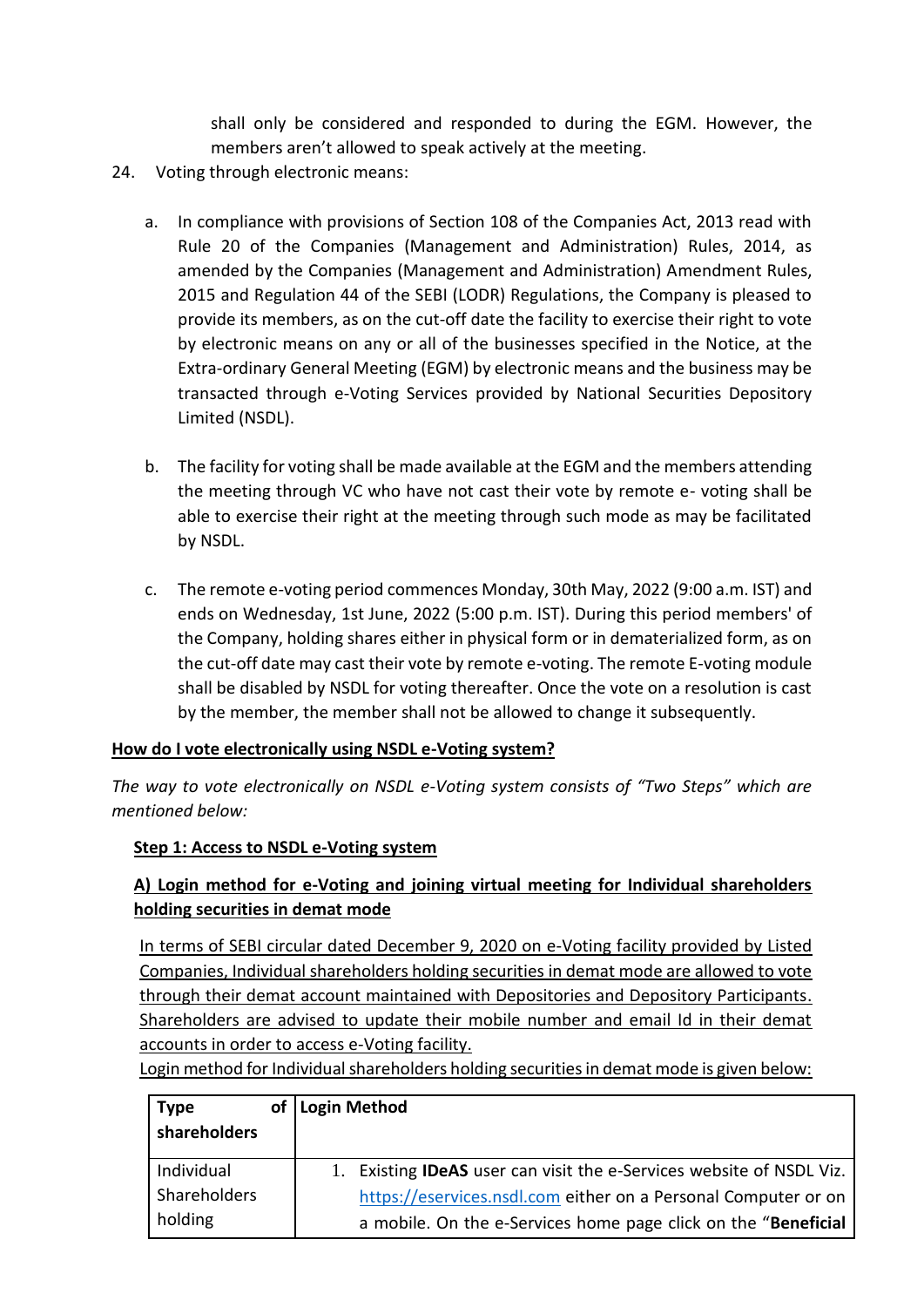securities in demat mode with NSDL.

holding

**Owner"** icon under **"Login"** which is available under **'IDeAS'** section , this will prompt you to enter your existing User ID and Password. After successful authentication, you will be able to see e-Voting services under Value added services. Click on **"Access to e-Voting"** under e-Voting services and you will be able to see e-Voting page. Click on company name or **e-Voting service provider i.e. NSDL** and you will be re-directed to e-Voting website of NSDL for casting your vote during the remote e-Voting period or joining virtual meeting & voting during the meeting.

- 2. If you are not registered for IDeAS e-Services, option to register is available at [https://eservices.nsdl.com.](https://eservices.nsdl.com/) Select **"Register Online for IDeAS Portal"** or click at <https://eservices.nsdl.com/SecureWeb/IdeasDirectReg.jsp>
- 3. Visit the e-Voting website of NSDL. Open web browser by typing the following URL:<https://www.evoting.nsdl.com/> either on a Personal Computer or on a mobile. Once the home page of e-Voting system is launched, click on the icon "Login" which is available under 'Shareholder/Member' section. A new screen will open. You will have to enter your User ID (i.e. your sixteen digit demat account number hold with NSDL), Password/OTP and a Verification Code as shown on the screen. After successful authentication, you will be redirected to NSDL Depository site wherein you can see e-Voting page. Click on company name or **e-Voting service provider i.e. NSDL** and you will be redirected to e-Voting website of NSDL for casting your vote during the remote e-Voting period or joining virtual meeting & voting during the meeting.
- 4. Shareholders/Members can also download NSDL Mobile App "**NSDL Speede**" facility by scanning the QR code mentioned below for seamless voting experience.

## **NSDL Mobile App is available on**





Individual Shareholders securities in 1. Existing users who have opted for Easi / Easiest, they can login through their user id and password. Option will be made available to reach e-Voting page without any further authentication. The URL for users to login to Easi / Easiest are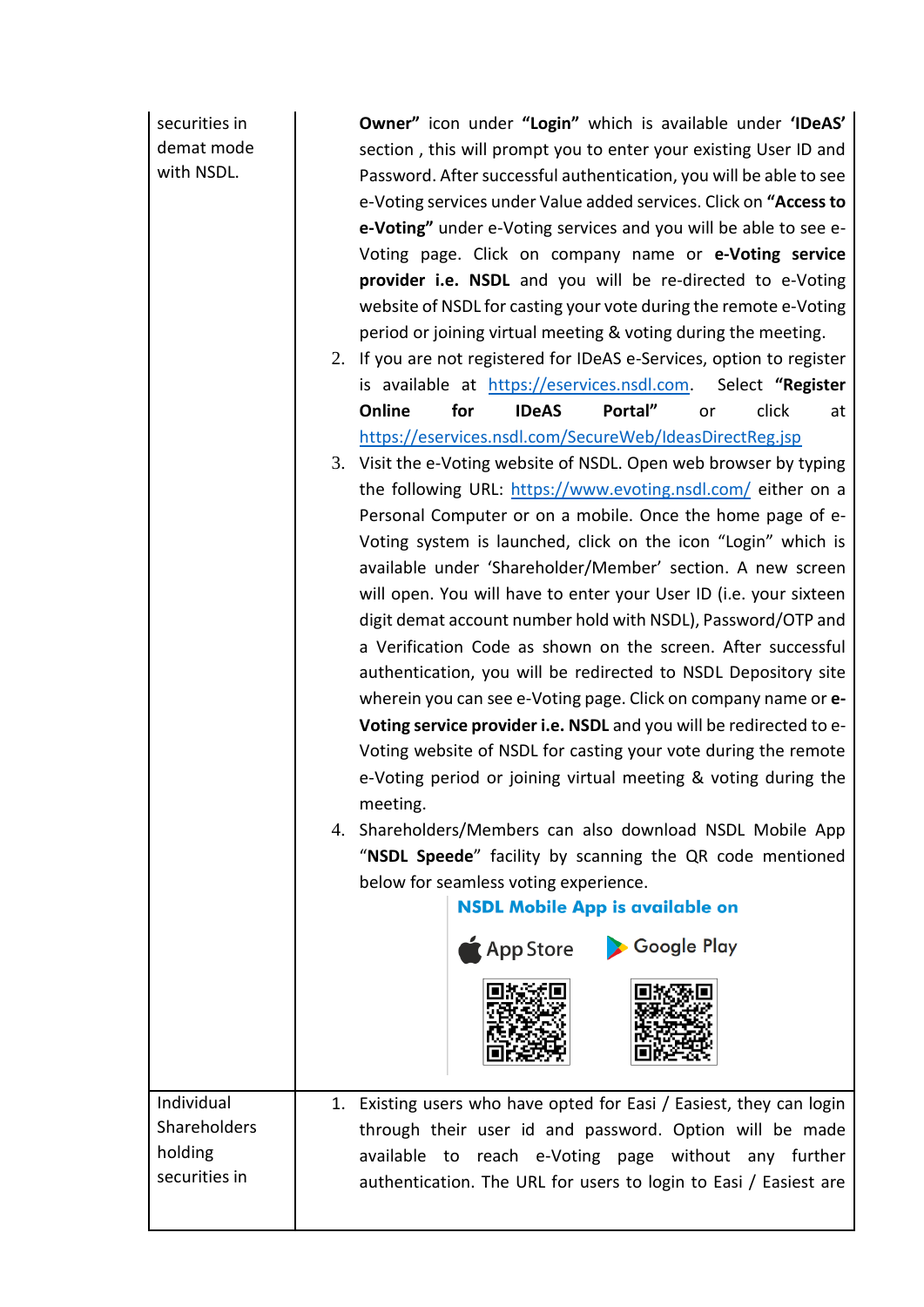| demat mode       | https://web.cdslindia.com/myeasi/home/login<br>or                                        |  |
|------------------|------------------------------------------------------------------------------------------|--|
| with CDSL        | www.cdslindia.com and click on New System Myeasi.                                        |  |
|                  | 2. After successful login of Easi/Easiest the user will be also able to                  |  |
|                  | see the E Voting Menu. The Menu will have links of e-Voting                              |  |
|                  | service provider i.e. NSDL. Click on NSDL to cast your vote.                             |  |
|                  | 3. If the user is not registered for Easi/Easiest, option to register is<br>available at |  |
|                  | https://web.cdslindia.com/myeasi/Registration/EasiRegistration                           |  |
|                  | 4. Alternatively, the user can directly access e-Voting page by                          |  |
|                  | providing demat Account Number and PAN No. from a link in                                |  |
|                  | www.cdslindia.com home page. The system will authenticate the                            |  |
|                  | user by sending OTP on registered Mobile & Email as recorded in                          |  |
|                  | the demat Account. After successful authentication, user will be                         |  |
|                  | provided links for the respective ESP i.e. NSDL where the e-                             |  |
|                  | Voting is in progress.                                                                   |  |
| Individual       | You can also login using the login credentials of your demat account                     |  |
| Shareholders     | through your Depository Participant registered with NSDL/CDSL for e-                     |  |
| (holding         | Voting facility. Upon logging in, you will be able to see e-Voting option.               |  |
| securities in    | Click on e-Voting option, you will be redirected to NSDL/CDSL Depository                 |  |
| demat mode)      | site after successful authentication, wherein you can see e-Voting                       |  |
| login through    | feature. Click on company name or e-Voting service provider i.e. NSDL                    |  |
| their depository | and you will be redirected to e-Voting website of NSDL for casting your                  |  |
| participants     | vote during the remote e-Voting period or joining virtual meeting &                      |  |
|                  | voting during the meeting.                                                               |  |
|                  |                                                                                          |  |

**Important note:** Members who are unable to retrieve User ID/ Password are advised to use Forget User ID and Forget Password option available at abovementioned website.

### **Helpdesk for Individual Shareholders holding securities in demat mode for any technical issues related to login through Depository i.e. NSDL and CDSL.**

| Login type                      | <b>Helpdesk details</b>                                 |
|---------------------------------|---------------------------------------------------------|
| Individual Shareholders holding | Members facing any technical issue in login can contact |
| securities in demat mode with   | NSDL helpdesk by sending a request<br>at at             |
| <b>NSDL</b>                     | evoting@nsdl.co.in or call at toll free no.: 1800 1020  |
|                                 | 990 and 1800 22 44 30                                   |
|                                 |                                                         |
| Individual Shareholders holding | Members facing any technical issue in login can contact |
| securities in demat mode with   | helpdesk by sending a request<br>CDSL<br>at a           |
| <b>CDSL</b>                     | helpdesk.evoting@cdslindia.com or contact at 022-       |
|                                 | 23058738 or 022-23058542-43                             |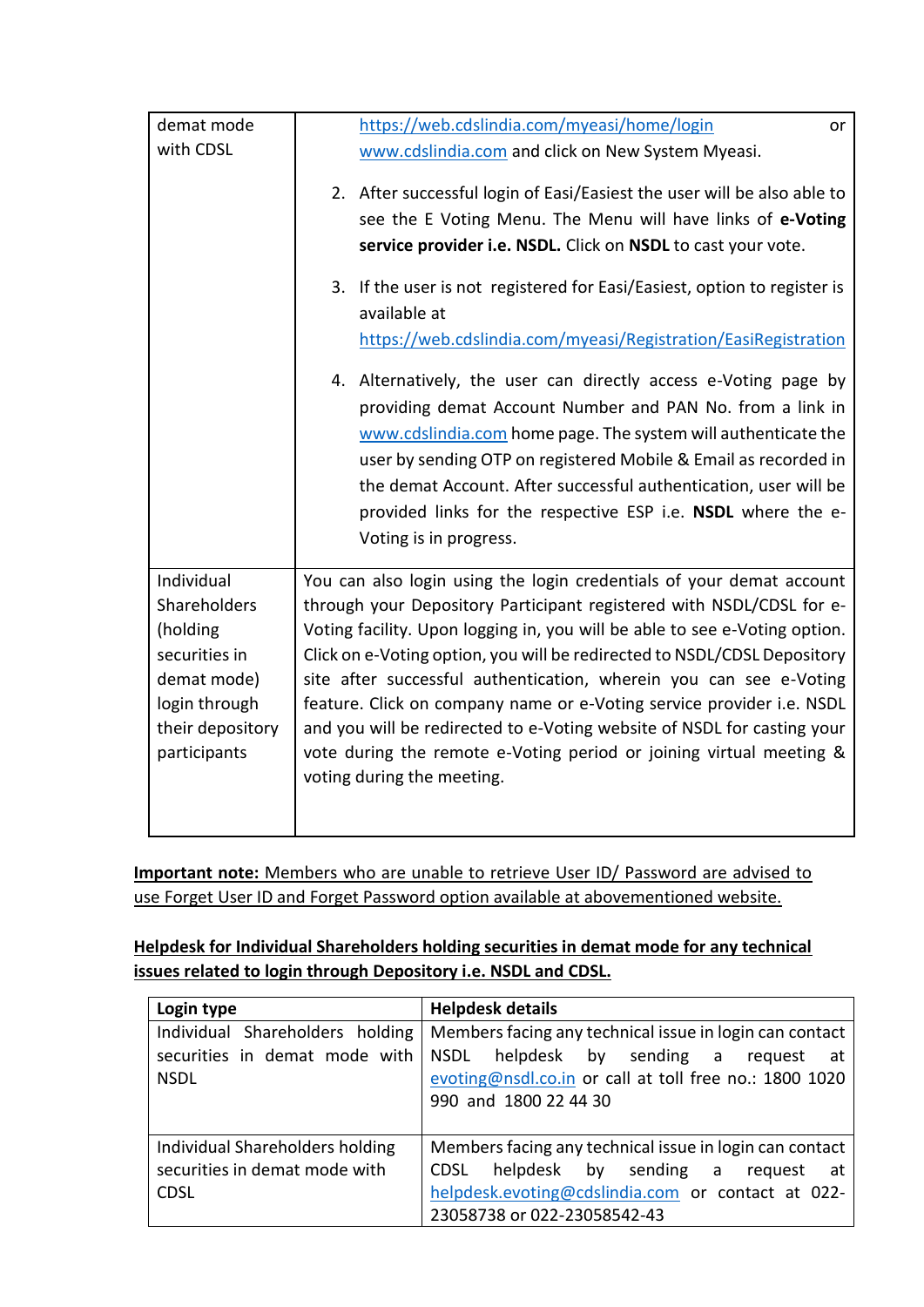**B) Login Method for e-Voting and joining virtual meeting for shareholders other than Individual shareholders holding securities in demat mode and shareholders holding securities in physical mode.**

#### **How to Log-in to NSDL e-Voting website?**

- 1. Visit the e-Voting website of NSDL. Open web browser by typing the following URL: <https://www.evoting.nsdl.com/> either on a Personal Computer or on a mobile.
- 2. Once the home page of e-Voting system is launched, click on the icon "Login" which is available under 'Shareholder/Member' section.
- 3. A new screen will open. You will have to enter your User ID, your Password/OTP and a Verification Code as shown on the screen. *Alternatively, if you are registered for NSDL eservices i.e. IDEAS, you can log-in at <https://eservices.nsdl.com/> with your existing IDEAS login. Once you log-in to NSDL eservices after using your log-in credentials, click on e-Voting and you can proceed to Step 2 i.e. Cast your vote electronically.*
- 4. Your User ID details are given below :

| Manner of holding shares i.e. Demat   Your User ID is:        |                                                                                                                                                                           |
|---------------------------------------------------------------|---------------------------------------------------------------------------------------------------------------------------------------------------------------------------|
| (NSDL or CDSL) or Physical                                    |                                                                                                                                                                           |
| a) For Members who hold shares in<br>demat account with NSDL. | 8 Character DP ID followed by 8 Digit<br>Client ID                                                                                                                        |
|                                                               | For example if your DP ID is IN300***<br>and Client ID is 12****** then your user<br>ID is IN300***12*******.                                                             |
| b) For Members who hold shares in<br>demat account with CDSL. | 16 Digit Beneficiary ID<br>For example if your Beneficiary ID is<br>12************** then your user ID is<br>17**************                                             |
| c) For Members holding shares in<br>Physical Form.            | EVEN Number followed<br>by<br>Folio<br>Number registered with the company<br>For example if folio number is 001***<br>and EVEN is 101456 then user ID is<br>101456001 *** |

- 5. Password details for shareholders other than Individual shareholders are given below:
	- a) If you are already registered for e-Voting, then you can user your existing password to login and cast your vote.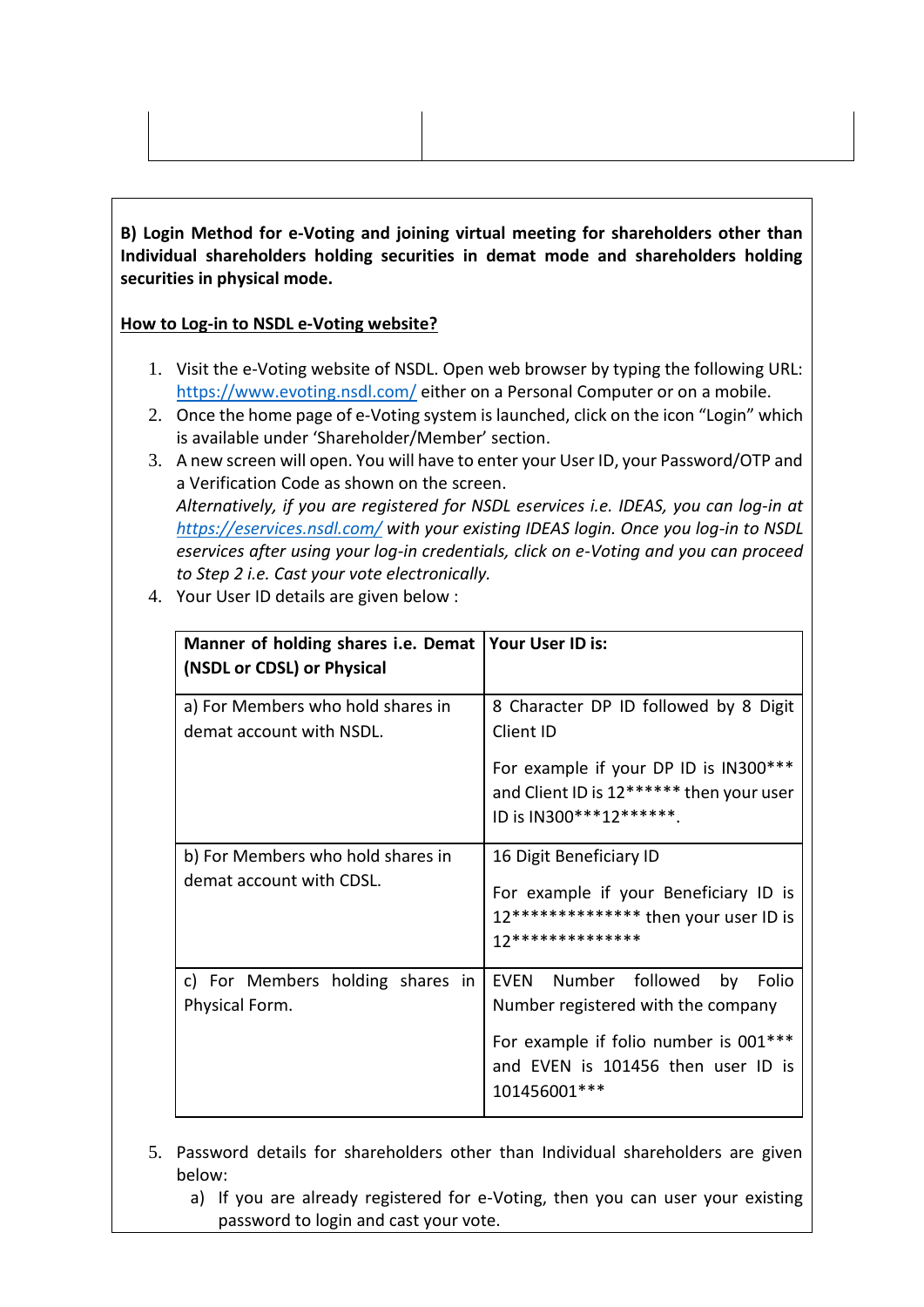- b) If you are using NSDL e-Voting system for the first time, you will need to retrieve the 'initial password' which was communicated to you. Once you retrieve your 'initial password', you need to enter the 'initial password' and the system will force you to change your password.
- c) How to retrieve your 'initial password'?
	- (i) If your email ID is registered in your demat account or with the company, your 'initial password' is communicated to you on your email ID. Trace the email sent to you from NSDL from your mailbox. Open the email and open the attachment i.e. a .pdf file. Open the .pdf file. The password to open the .pdf file is your 8 digit client ID for NSDL account, last 8 digits of client ID for CDSL account or folio number for shares held in physical form. The .pdf file contains your 'User ID' and your 'initial password'.
	- (ii) If your email ID is not registered, please follow steps mentioned below in **process for those shareholders whose email ids are not registered.**
- 6. If you are unable to retrieve or have not received the " Initial password" or have forgotten your password:
	- a) Click on "**[Forgot User Details/Password](https://www.evoting.nsdl.com/eVotingWeb/commonhtmls/NewUser.jsp)**?"(If you are holding shares in your demat account with NSDL or CDSL) option available on www.evoting.nsdl.com.
	- b) **[Physical User Reset Password](https://www.evoting.nsdl.com/eVotingWeb/commonhtmls/PhysicalUser.jsp)**?" (If you are holding shares in physical mode) option available on [www.evoting.nsdl.com.](http://www.evoting.nsdl.com/)
	- c) If you are still unable to get the password by aforesaid two options, you can send a request at [evoting@nsdl.co.in](mailto:evoting@nsdl.co.in) mentioning your demat account number/folio number, your PAN, your name and your registered address etc.
	- d) Members can also use the OTP (One Time Password) based login for casting the votes on the e-Voting system of NSDL.
- 7. After entering your password, tick on Agree to "Terms and Conditions" by selecting on the check box.
- 8. Now, you will have to click on "Login" button.
- 9. After you click on the "Login" button, Home page of e-Voting will open.

### **Step 2: Cast your vote electronically and join General Meeting on NSDL e-Voting system.**

## **How to cast your vote electronically and join General Meeting on NSDL e-Voting system?**

- 1. After successful login at Step 1, you will be able to see all the companies "EVEN" in which you are holding shares and whose voting cycle and General Meeting is in active status.
- 2. Select "EVEN" of company for which you wish to cast your vote during the remote e-Voting period and casting your vote during the General Meeting. For joining virtual meeting, you need to click on "VC/OAVM" link placed under "Join Meeting".
- 3. Now you are ready for e-Voting as the Voting page opens.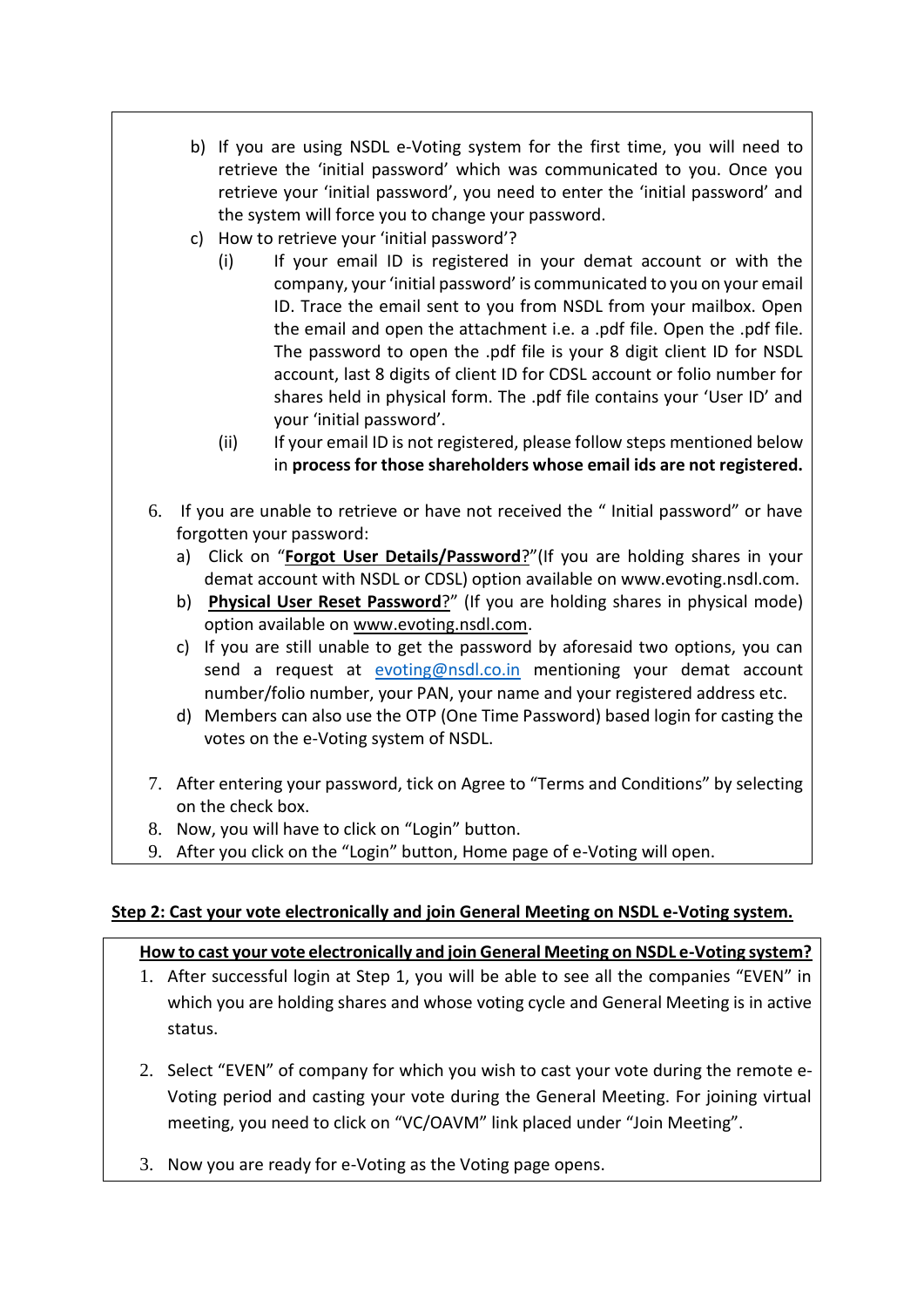- 4. Cast your vote by selecting appropriate options i.e. assent or dissent, verify/modify the number of shares for which you wish to cast your vote and click on "Submit" and also "Confirm" when prompted.
- 5. Upon confirmation, the message "Vote cast successfully" will be displayed.
- 6. You can also take the printout of the votes cast by you by clicking on the print option on the confirmation page.
- **7.** Once you confirm your vote on the resolution, you will not be allowed to modify your vote.

#### **General Guidelines for shareholders**

- 1. Institutional shareholders (i.e. other than individuals, HUF, NRI etc.) are required to send scanned copy (PDF/JPG Format) of the relevant Board Resolution/ Authority letter etc. with attested specimen signature of the duly authorized signatory(ies) who are authorized to vote, to the Scrutinizer by e-mail to caumangibhavsar@gmail.com with a copy marked to  $evoting@nsdl.co.in.$  Institutional shareholders (i.e. other than individuals, HUF, NRI etc.) can also upload their Board Resolution / Power of Attorney / Authority Letter etc. by clicking on **"Upload Board Resolution / Authority Letter"** displayed under **"e-Voting"** tab in their login.
- 2. It is strongly recommended not to share your password with any other person and take utmost care to keep your password confidential. Login to the e-voting website will be disabled upon five unsuccessful attempts to key in the correct password. In such an event, you will need to go through the "[Forgot User Details/Password?](https://www.evoting.nsdl.com/eVotingWeb/commonhtmls/NewUser.jsp)" or "[Physical User Reset Password?](https://www.evoting.nsdl.com/eVotingWeb/commonhtmls/PhysicalUser.jsp)" option available on www.evoting.nsdl.com to reset the password.
- 3. In case of any queries, you may refer the Frequently Asked Questions (FAQs) for Shareholders and e-voting user manual for Shareholders available at the download section of [www.evoting.nsdl.com](http://www.evoting.nsdl.com/) or call on toll free no.: 1800 1020 990 and 1800 22 44 30 or send a request to at [evoting@nsdl.co.in](mailto:evoting@nsdl.co.in)

### **Process for those shareholders whose email ids are not registered with the depositories for procuring user id and password and registration of e mail ids for e-voting for the resolutions set out in this notice**:

- 1. In case shares are held in physical mode please provide Folio No., Name of shareholder, scanned copy of the share certificate (front and back), PAN (self attested scanned copy of PAN card), AADHAR (self attested scanned copy of Aadhar Card) by email to hipolin@hipolin.com
- 2. In case shares are held in demat mode, please provide DPID-CLID (16 digit DPID + CLID or 16 digit beneficiary ID), Name, client master or copy of Consolidated Account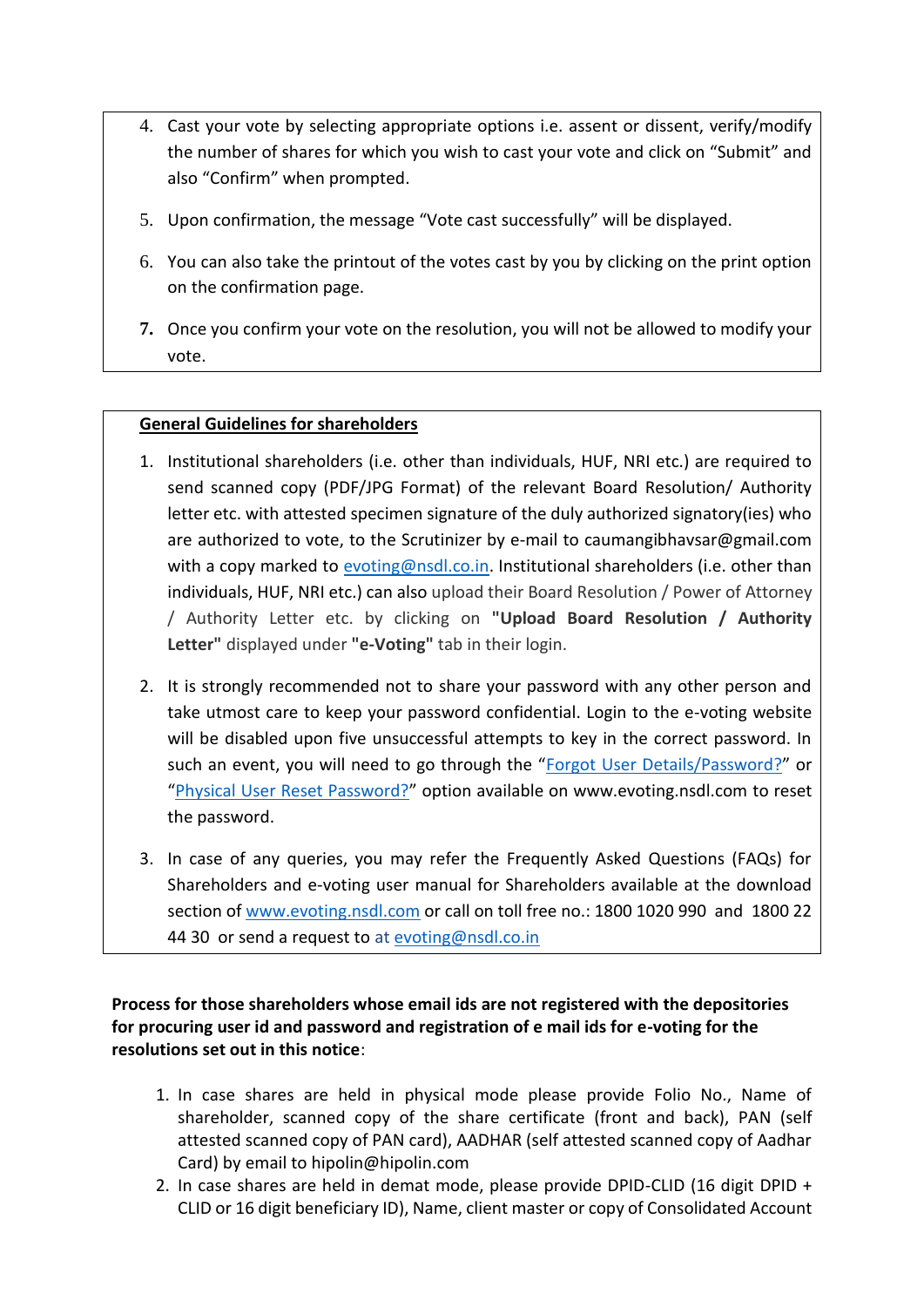statement, PAN (self attested scanned copy of PAN card), AADHAR (self attested scanned copy of Aadhar Card) to [hipolin@hipolin.com.](mailto:hipolin@hipolin.com) If you are an Individual shareholders holding securities in demat mode, you are requested to refer to the login method explained at **step 1 (A**) i.e. **Login method for e-Voting and joining virtual meeting for Individual shareholders holding securities in demat mode**.

- 3. Alternatively shareholder/members may send a request to [evoting@nsdl.co.in](mailto:evoting@nsdl.co.in) for procuring user id and password for e-voting by providing above mentioned documents.
- 4. In terms of SEBI circular dated December 9, 2020 on e-Voting facility provided by Listed Companies, Individual shareholders holding securities in demat mode are allowed to vote through their demat account maintained with Depositories and Depository Participants. Shareholders are required to update their mobile number and email ID correctly in their demat account in order to access e-Voting facility.

### **THE INSTRUCTIONS FOR MEMBERS FOR e-VOTING ON THE DAY OF THE EGM/AGM ARE AS UNDER:-**

- 1. The procedure for e-Voting on the day of the EGM/AGM is same as the instructions mentioned above for remote e-voting.
- 2. Only those Members/ shareholders, who will be present in the EGM/AGM through VC/OAVM facility and have not casted their vote on the Resolutions through remote e-Voting and are otherwise not barred from doing so, shall be eligible to vote through e-Voting system in the EGM/AGM.
- 3. Members who have voted through Remote e-Voting will be eligible to attend the EGM/AGM. However, they will not be eligible to vote at the EGM/AGM.
- 4. The details of the person who may be contacted for any grievances connected with the facility for e-Voting on the day of the EGM/AGM shall be the same person mentioned for Remote e-voting.

### **INSTRUCTIONS FOR MEMBERS FOR ATTENDING THE EGM/AGM THROUGH VC/OAVM ARE AS UNDER:**

- 1. Member will be provided with a facility to attend the EGM/AGM through VC/OAVM through the NSDL e-Voting system. Members may access by following the steps mentioned above for **Access to NSDL e-Voting system**. After successful login, you can see link of "VC/OAVM link" placed under **"Join meeting"** menu against company name. You are requested to click on VC/OAVM link placed under Join General Meeting menu. The link for VC/OAVM will be available in Shareholder/Member login where the EVEN of Company will be displayed. Please note that the members who do not have the User ID and Password for e-Voting or have forgotten the User ID and Password may retrieve the same by following the remote e-Voting instructions mentioned in the notice to avoid last minute rush.
- 2. Further Members will be required to allow Camera and use Internet with a good speed to avoid any disturbance during the meeting.
- 3. Please note that Participants Connecting from Mobile Devices or Tablets or through Laptop connecting via Mobile Hotspot may experience Audio/Video loss due to